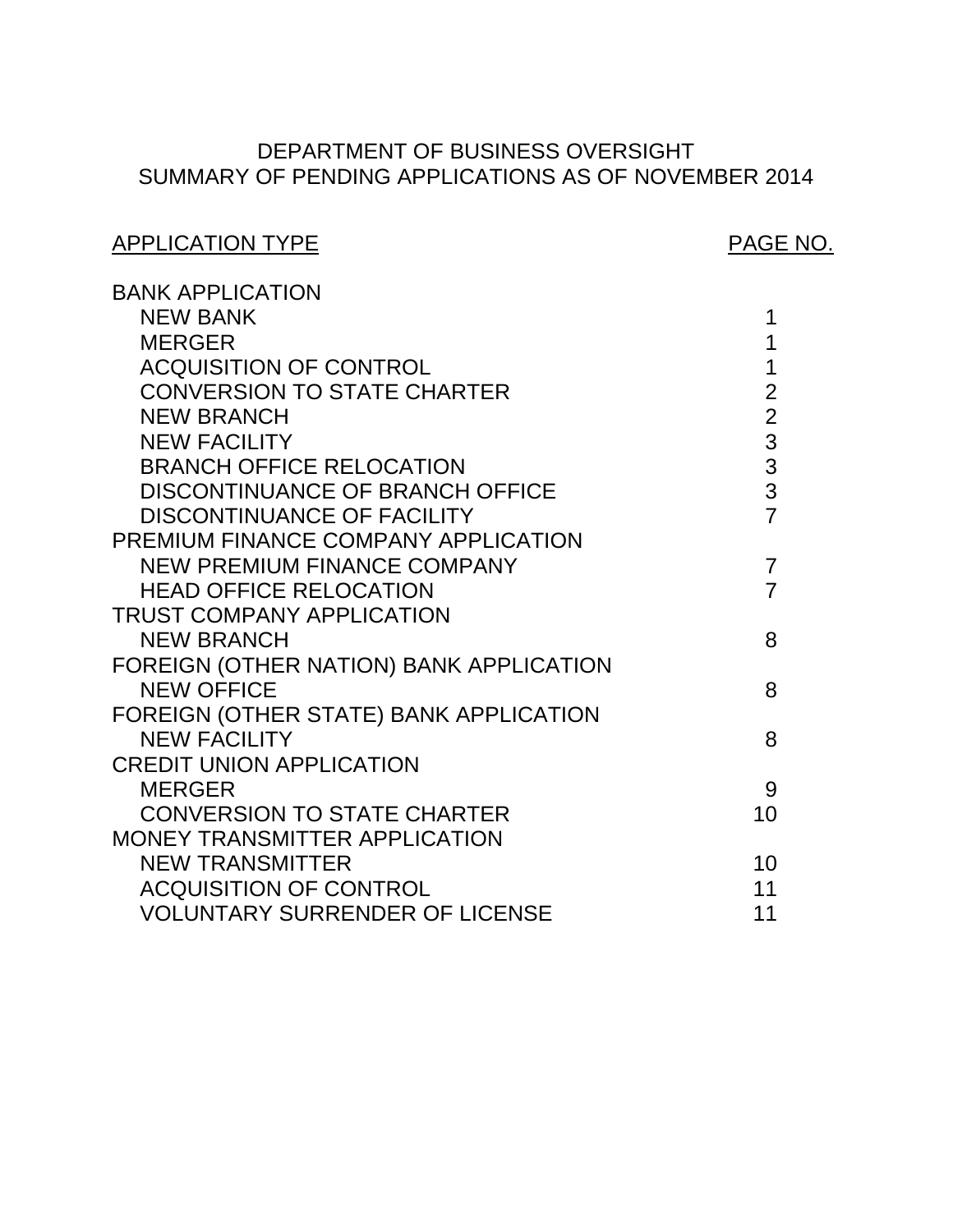#### <span id="page-1-0"></span>**NEW BANK**

#### **Opened: 1**

 SIERRA INTERIM BANK (In connection with the merger of Santa Clara Valley Bank, N.A., Santa Paula, with and into Bank of the Sierra, Porterville) Filed: 8/19/14 Approved: 10/20/14 Opened: 11/14/14

#### **MERGER**

#### **Filed: 1 Effected: 2**

1<sup>ST</sup> ENTERPRISE BANK, Los Angeles, to merge with and into CALIFORNIA UNITED BANK, Encino Filed: 8/8/14 Approved: 9/19/14 Effected: 11/30/14

 INDEPENDENCE BANK, Newport Beach, to merge with and into PACIFIC PREMIER BANK, Irvine Filed: 10/29/14

 SANTA CLARA VALLEY BANK, N.A., Santa Paula, to merge with and into BANK OF THE SIERRA, Porterville Filed: 8/19/14 Approved: 10/20/14 Effected: 11/14/14

#### **ACQUISITION OF CONTROL**

#### **Approved: 3**

 BANKCAP PARTNERS OPPORTUNITY FUND, L.P., BANKCAP PARTNERS GP, L.P., AND BANKCAP EQUITY FUND LLC, to acquire control of SILVERGATE BANK, Filed: 10/13/14 Approved: 11/21/14

 CORNERSTONE COMMUNITY BANCORP, to acquire control of CORNERSTONE COMMUNITY BANK Filed: 8/22/14 Approved: 10/28/14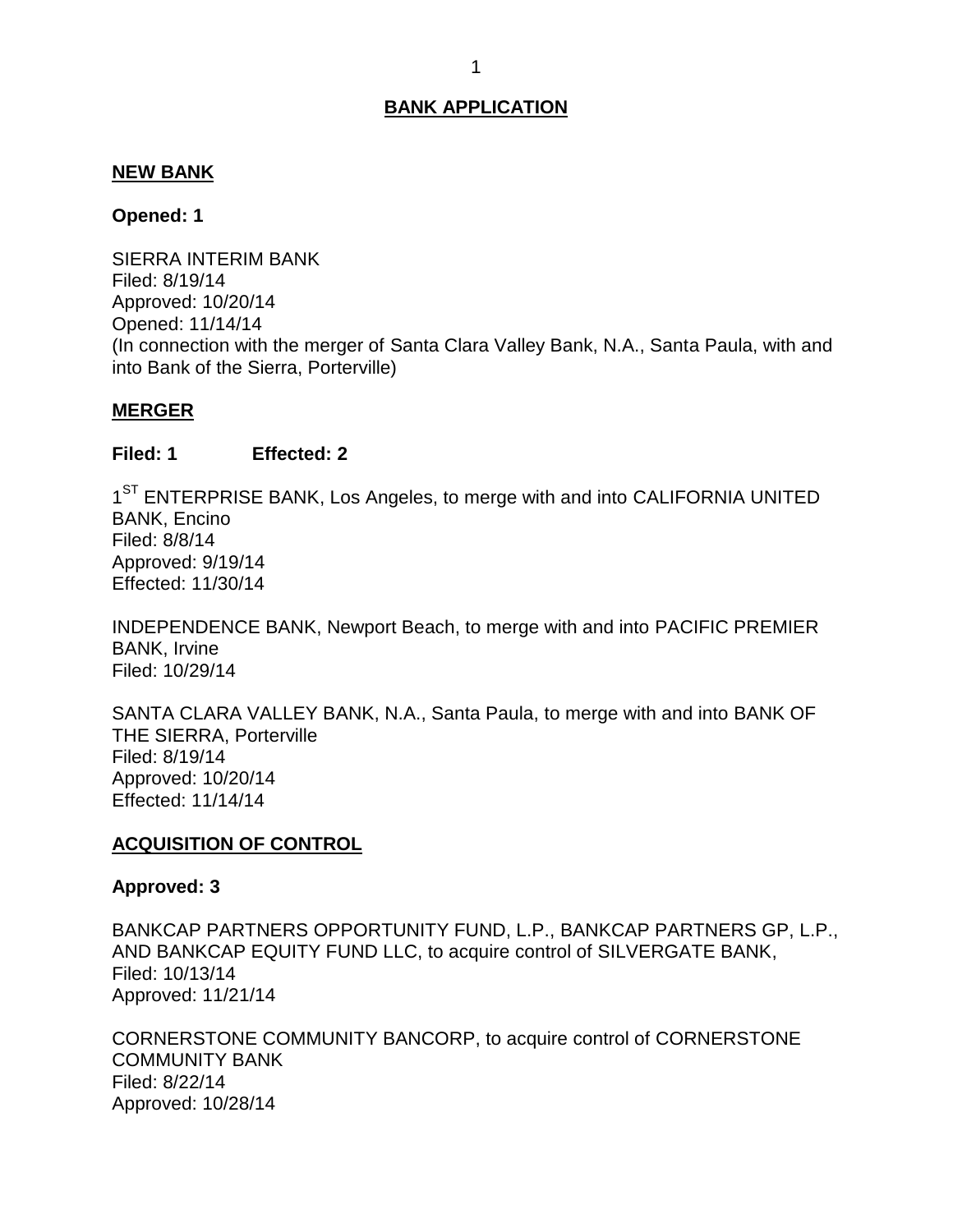## <span id="page-2-0"></span>**ACQUISITION OF CONTROL (Continued)**

 SEACOAST COMMERCE BANC HOLDINGS, to acquire control of SEACOAST COMMERCE BANK Filed: 8/11/14 Approved: 9/29/14

### **CONVERSION TO STATE-CHARTERED MUTUAL SAVINGS ASSOCIATION**

**Filed: 1** 

 MONTEREY CREDIT UNION, to convert to a state-chartered mutual savings association under the name COMMUNITY SAVINGS BANK OF MONTEREY Filed: 9/16/14

## **NEW BRANCH**

#### **No Objection: 2 Opened: 5**

 BANK OF THE WEST 5370 Jefferson Avenue, Chino, San Bernardino County Opened: 11/10/14

 CALIFORNIA BANK & TRUST 80250 Highway 111, Indio, Riverside County Opened: 11/10/14

 FARMERS & MERCHANTS BANK OF CENTRAL CALIFORNIA 1521 N. Carpenter Road, Building G, Modesto, Stanislaus County No Objection: 11/25/13 Opened: 11/17/14

 HERITAGE OAKS BANK 5738 Calle Real, Goleta, Santa Barbara County No Objection: 8/21/14

 11120 Stockdale Hwy, Bakersfield, Kern County PACIFIC WESTERN BANK Opened: 11/24/14

 18321 Ventura Boulevard, Los Angeles, Los Angeles County No Objection: 8/4/14 PREFERRED BANK

 400 South El Camino Real, San Mateo, San Mateo County PRESIDIO BANK Opened: 11/12/14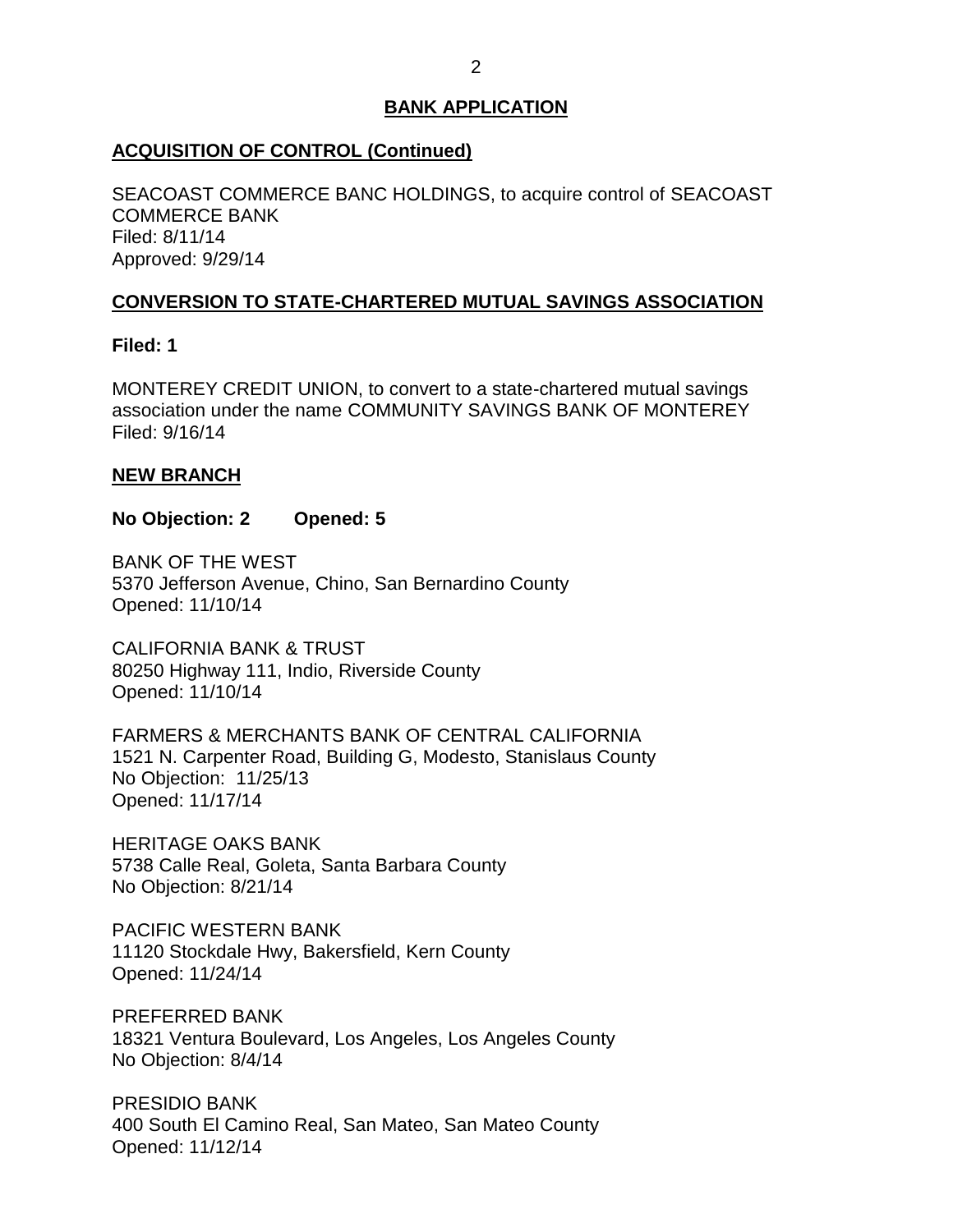#### <span id="page-3-0"></span>**NEW FACILITY**

#### **No Objection: 1 Opened: 3**

 19045 Golden Valley Road, Santa Clarita, Los Angeles County No Objection: 10/21/14 BANK OF SANTA CLARITA

 3025 South Parker Road, Aurora, Arapahoe County, Colorado COMMONWEALTH BUSINESS BANK Opened: 11/17/14

 FIRST CHOICE BANK 1500 Rosecrans Avenue, Manhattan Beach, Los Angeles County Opened: 2/1/14

 2765 El Camino Real, Santa Clara, Santa Clara County HANMI BANK Opened: 11/3/14

#### **BRANCH OFFICE RELOCATION**

#### **Effected: 2**

 COMMUNITY BANK OF THE BAY From 390 Railroad Avenue, to 156 Diablo Road, Danville, Contra Costa County Effected: 11/19/14

 From 1221 West Imola Avenue, to 1507 West Imola Avenue, Napa, Napa County WESTAMERICA BANK Effected: 11/17/14

#### **DISCONTINUANCE OF BRANCH OFFICE**

#### **No Objection: 49 Discontinued: 5**

 19045 Golden Valley Road, Santa Clarita, Los Angeles County No Objection: 10/21/14 BANK OF SANTA CLARITA

 BANK OF THE WEST 505 Galvin Road North, Bellevue, Sarpy County, Nebraska No Objection: 4/3/14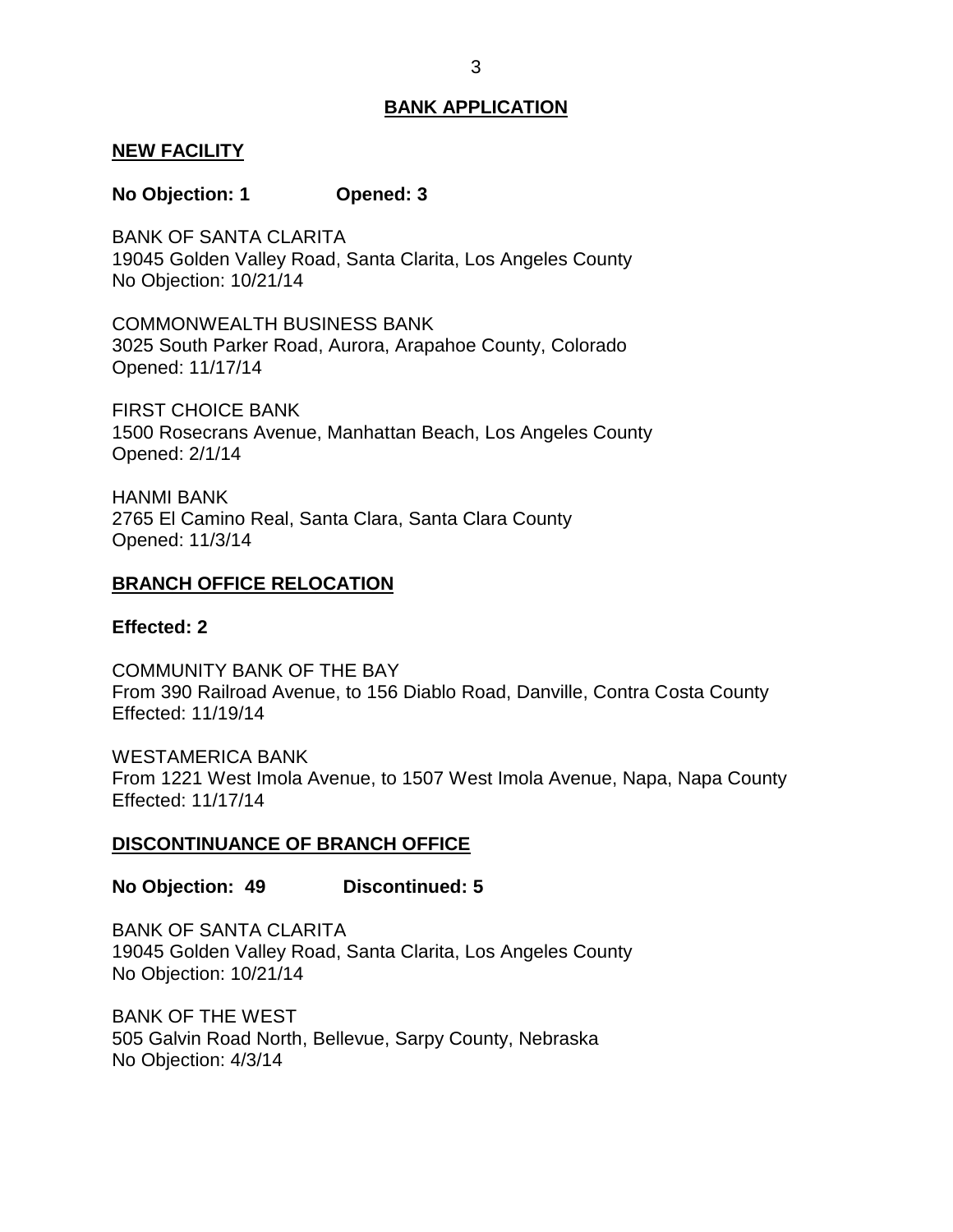## **DISCONTINUANCE OF BRANCH OFFICE (Continued)**

BANK OF THE WEST

 1977 Saturn Street, Monterey Park, Los Angeles County No Objection: 9/10/14

 BANK OF THE WEST 3640 W 38<sup>th</sup> Avenue, Denver, Denver County, Colorado No Objection: 10/16/14

## BANK OF THE WEST

- 5151 East Broadway Boulevard, Tucson, Pima County, Arizona
- 736-D Taylorville Road, Grass Valley, Nevada County, California
- 987 E Santa Clara Street, San Jose, Santa Clara County, California
- 8867 Cuyamaca Street, Santee, San Diego County, California
- 750 South University Boulevard, Denver, Denver County, Colorado
- 7120 East County Line Road, Highlands Ranch, Douglas County, Colorado
- 531 30th Avenue, Council Bluffs, Pottawattamie County, Iowa
- 1001 Dakota Avenue, South Sioux City, Dakota County, Nebraska
- 130 Franklin Street, Hatch, Dona Ana County, New Mexico
- 4050 Losee Road, North Las Vegas, Clark County, Nevada
- 1417 East Hartford, Ponca City, Kay County, Oklahoma
- 222 SW Columbia Street, Portland, Multnomah County, Oregon
- 204 Gaither Street, Siletz, Lincoln County, Oregon
- 501 N Highway 101, Yachats, Lincoln County, Oregon No Objection: 10/16/14

## BBCN BANK

- 3581 El Camino Real, Santa Clara, Santa Clara County
- 21080 Golden Spring Drive, Diamond Bar, Los Angeles County
- 31217 Pacific Highway South, Federal Way, King County, Washington
- 1155 N. 130<sup>th</sup> Street, Seattle, King County, Washington No Objection: 6/19/13

 BENEFICIAL STATE BANK 203 Howerton Way SE, Ilwaco, Pacific County, Washington No Objection: 8/6/14

 CALIFORNIA BANK & TRUST 81701 Highway 111, Indio, Riverside County No Objection: 6/16/14 Discontinued: 11/7/14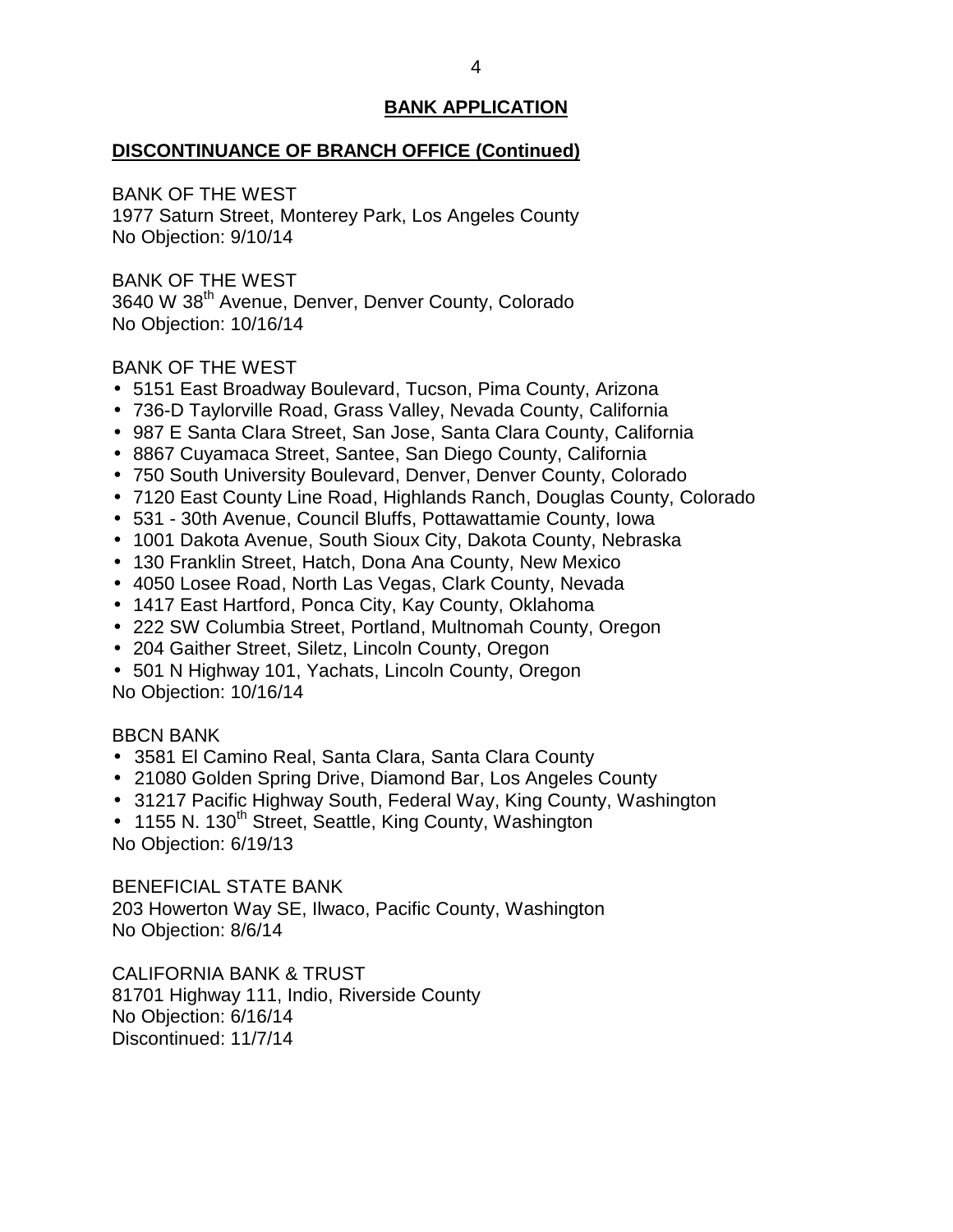#### **DISCONTINUANCE OF BRANCH OFFICE (Continued)**

 CALIFORNIA BANK & TRUST 1677 E. Palmdale Boulevard, Palmdale, Los Angeles County No Objection: 7/22/14

 17901 Von Karman Avenue, Irvine, Orange County No Objection: 11/18/14 CALIFORNIA UNITED BANK

 CITIZENS BUSINESS BANK 2010 Main Street, Irvine, Orange County No Objection: 5/22/14

 CITIZENS BUSINESS BANK 12380 Hesperia Road, Victorville, San Bernardino County No Objection: 6/23/14

 1715 Lundy Avenue, San Jose, Santa Clara County No Objection: 9/5/14 EAST WEST BANK

 FARMERS & MERCHANTS BANK OF CENTRAL CALIFORNIA 901 N. Carpenter Road, Modesto, Stanislaus County No Objection: 11/25/13 Discontinued: 11/15/14

 FARMERS & MERCHANTS BANK OF CENTRAL CALIFORNIA 7272 Franklin Boulevard, Sacramento, Sacramento County No Objection: 9/29/14

 FIRST CHOICE BANK 17414 Carmenita Road, Cerritos, Los Angeles County No Objection: 7/9/14

 2600 Michelson Drive, Irvine, Orange County No Objection: 9/10/14 GRANDPOINT BANK

HANMI BANK

- 2975 Wilshire Boulevard, Los Angeles, Los Angeles County
- 11710 South Street, Artesia, Los Angeles County
- 221 Port Richmond Avenue, Staten Island, New York County, New York No Objection: 11/5/14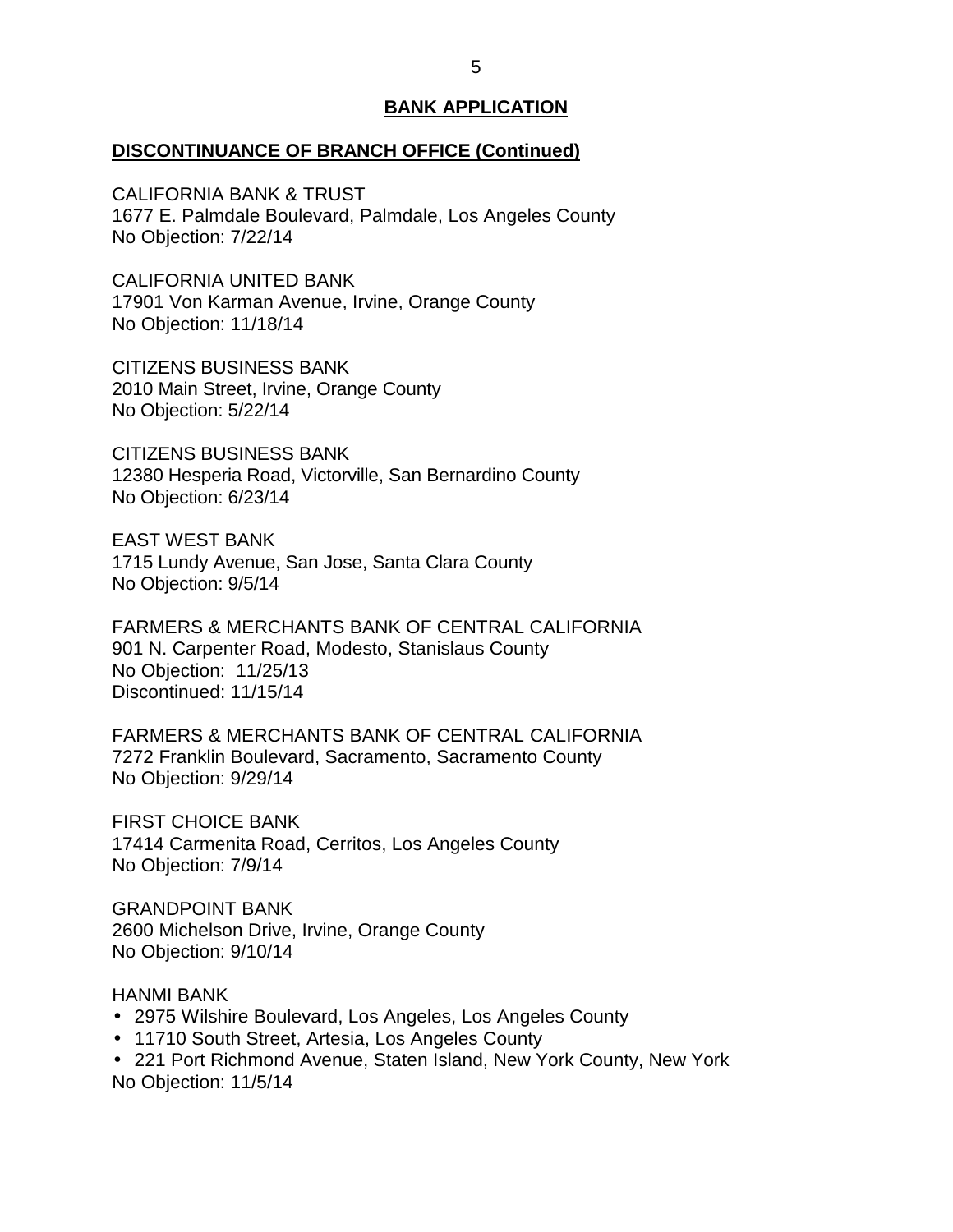#### **DISCONTINUANCE OF BRANCH OFFICE (Continued)**

 HERITAGE OAKS BANK 9900 El Camino Real, Atascadero, San Luis Obispo County No Objection: 5/7/14

 HERITAGE OAKS BANK 2339 South Broadway, Santa Maria, Santa Barbara County No Objection: 5/7/14 Discontinued: 11/20/14

 3975-B Alton Parkway, Irvine, Orange County No Objection: 6/25/14 OPUS BANK

 1811 Oak Street, Bakersfield, Kern County No Objection: 9/2/14 PACIFIC WESTERN BANK Discontinued: 11/21/14

 831 Oak Park Boulevard, Pismo Beach, San Luis Obispo County PACIFIC WESTERN BANK No Objection: 11/3/14

 3671 E. Fairview, Meridian, Ada County, Idaho No Objection: 7/30/14 SUNWEST BANK Discontinued: 11/7/14

 2400 East Katella Avenue, Anaheim, Orange County No Objection: 11/5/14 SUNWEST BANK

 1515 Dana Drive, Redding, Shasta County No Objection: 6/11/14 TRI COUNTIES BANK

#### TRI COUNTIES BANK

- 5000 Rhonda Road, Anderson, Shasta County
- 20635 Gas Point Road, Cottonwood, Shasta County
- 1492 Northcrest Drive, Crescent City, Del Norte County
- 9334-A Deschutes Road, Palo Cedro, Shasta County
- 1845 California Street, Redding, Shasta County
- 300 Park Marina Circle, Redding, Shasta County
- 1885 E. Gibson Road, Woodland, Yolo County No Objection: 10/8/14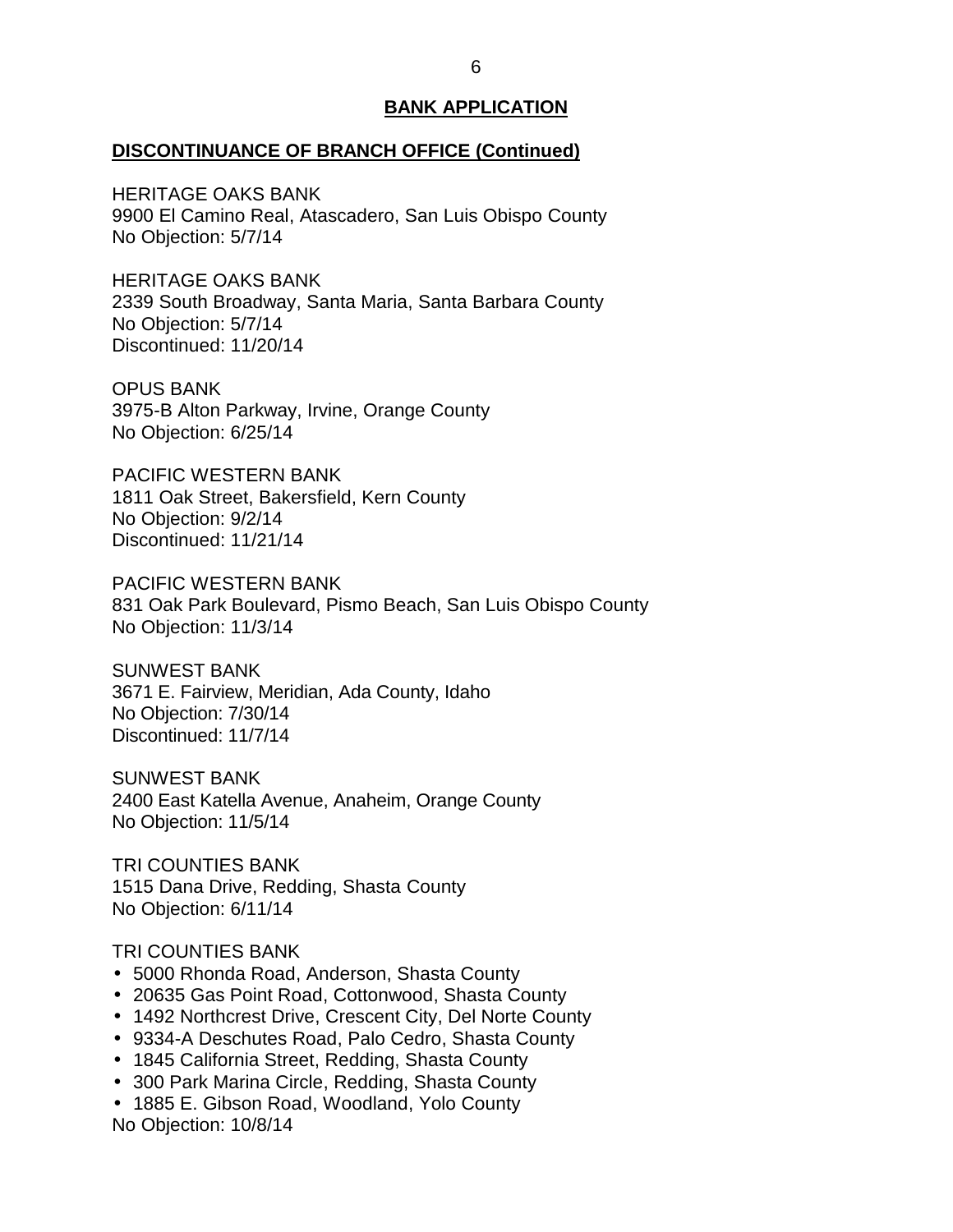### <span id="page-7-0"></span>**DISCONTINUANCE OF BRANCH OFFICE (Continued)**

WILSHIRE BANK

 9700 Woodman Avenue, Community of Arleta, Los Angeles, Los Angeles County No Objection: 10/3/14

 550 S. Western Avenue, Los Angeles, Los Angeles County No Objection: 10/21/14 WILSHIRE BANK

 22501 Crenshaw Boulevard, Torrance, Los Angeles County No Objection: 10/21/14 WILSHIRE BANK

## **DISCONTINUANCE OF FACILITY**

**No Objection: 2 Discontinued: 1** 

 EAST WEST BANK Unit 5415, Shun Hing Square, No. 5002 Shennan Road East, Luoho District, Shenzhen, Guangdong Province, China No Objection: 3/26/14

 HERITAGE BANK OF COMMERCE 851 Sterling Parkway, Lincoln, Placer County Discontinued: 11/7/14

 HERITAGE OAKS BANK 5738 Calle Real, Goleta, Santa Barbara County No Objection: 8/21/14

## **PREMIUM FINANCE COMPANY APPLICATION**

## **NEW PREMIUM FINANCE COMPANY**

**Filed: 1 Opened: 1** 

 BAIL PREMIUM FINANCING 9025 Wilshire Boulevard, Beverly Hills, Los Angeles Filed: 2/3/14

 PREMIUM HUB, INC. 660 Newport Center Drive, Newport Beach, Orange County Filed: 9/10/14 Approved: 10/12/14 Opened: 11/19/14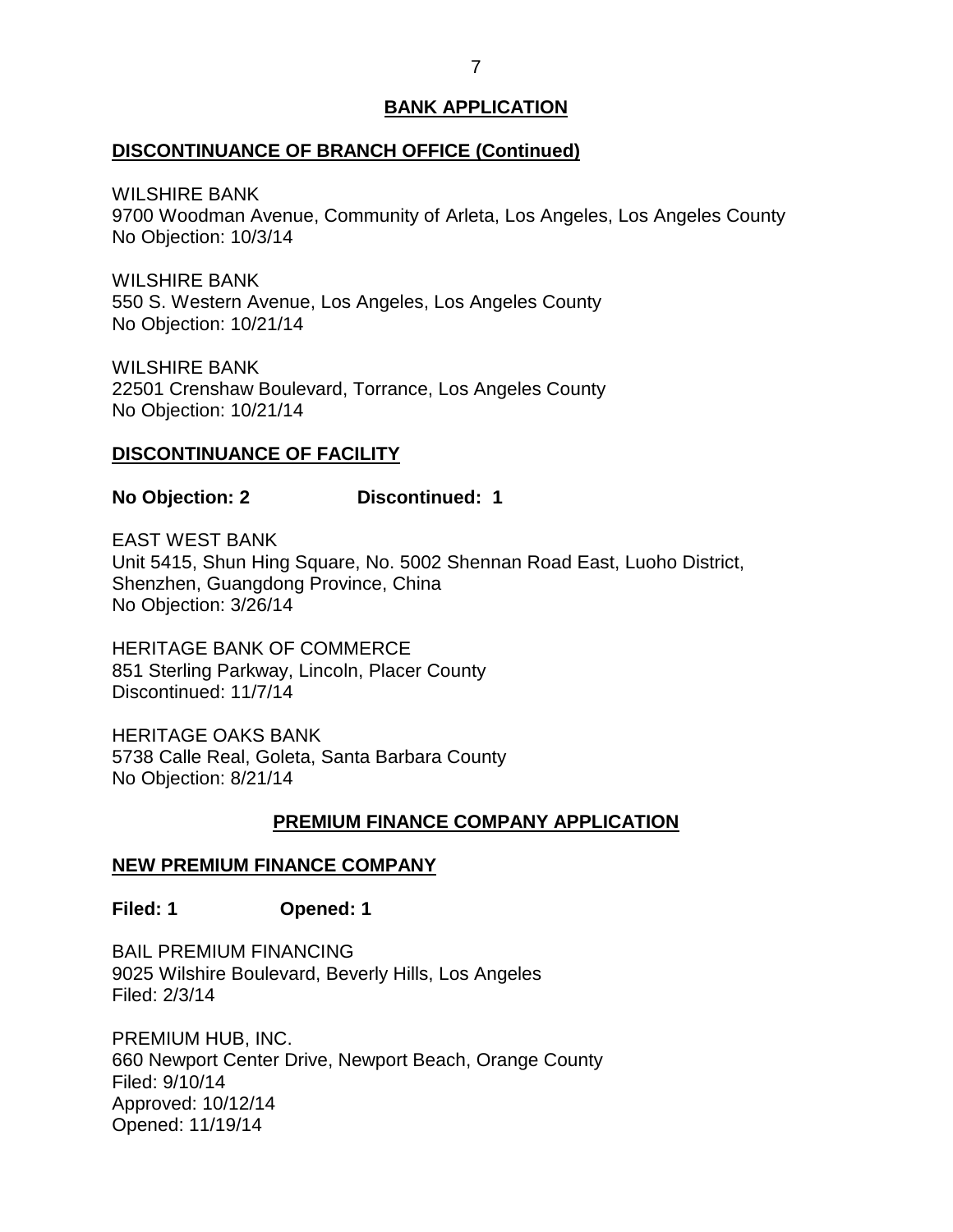## **PREMIUM FINANCE COMPANY APPLICATION**

## <span id="page-8-0"></span>**HEAD OFFICE RELOCATION**

### **Effected: 1**

 PI OMEGA DELTA FINANCIAL SERVICES, INC. From 14500 Hurricane Lane, Helendale, to 13490 Hidden Valley Road, Victorville, San Bernardino County Approved: 11/21/14 Effected: 11/21/14

## **TRUST COMPANY APPLICATION**

## **NEW BRANCH**

## **Opened: 1**

 SAN PASQUAL FIDUCIARY TRUST COMPANY 101 California Street, City and County of San Francisco Opened: 10/7/14

## **FOREIGN (OTHER NATION) BANK APPLICATION**

## **NEW OFFICE**

## **Approved: 2**

 City of Beverly Hills, Los Angeles County (Representative Office) BANK HAPOALIM B.M. Filed: 4/25/14 Approved: 6/24/14

 TAIPEI FUBON COMMERCIAL BANK CO., LTD. City of San Jose, County of Santa Clara (Representative Office) Filed: 11/18/13 Approved: 1/13/14

## **FOREIGN (OTHER STATE) BANK APPLICATION**

## **NEW FACILITY**

**Filed: 2 Approved: 1 No Objection: 4 Opened: 1** 

 AMERICAN STOCK TRANSFER & TRUST COMPANY, LLC One Embarcadero Center, City and County of San Francisco (Facility – Uninsured Trust Company) Filed: 10/22/14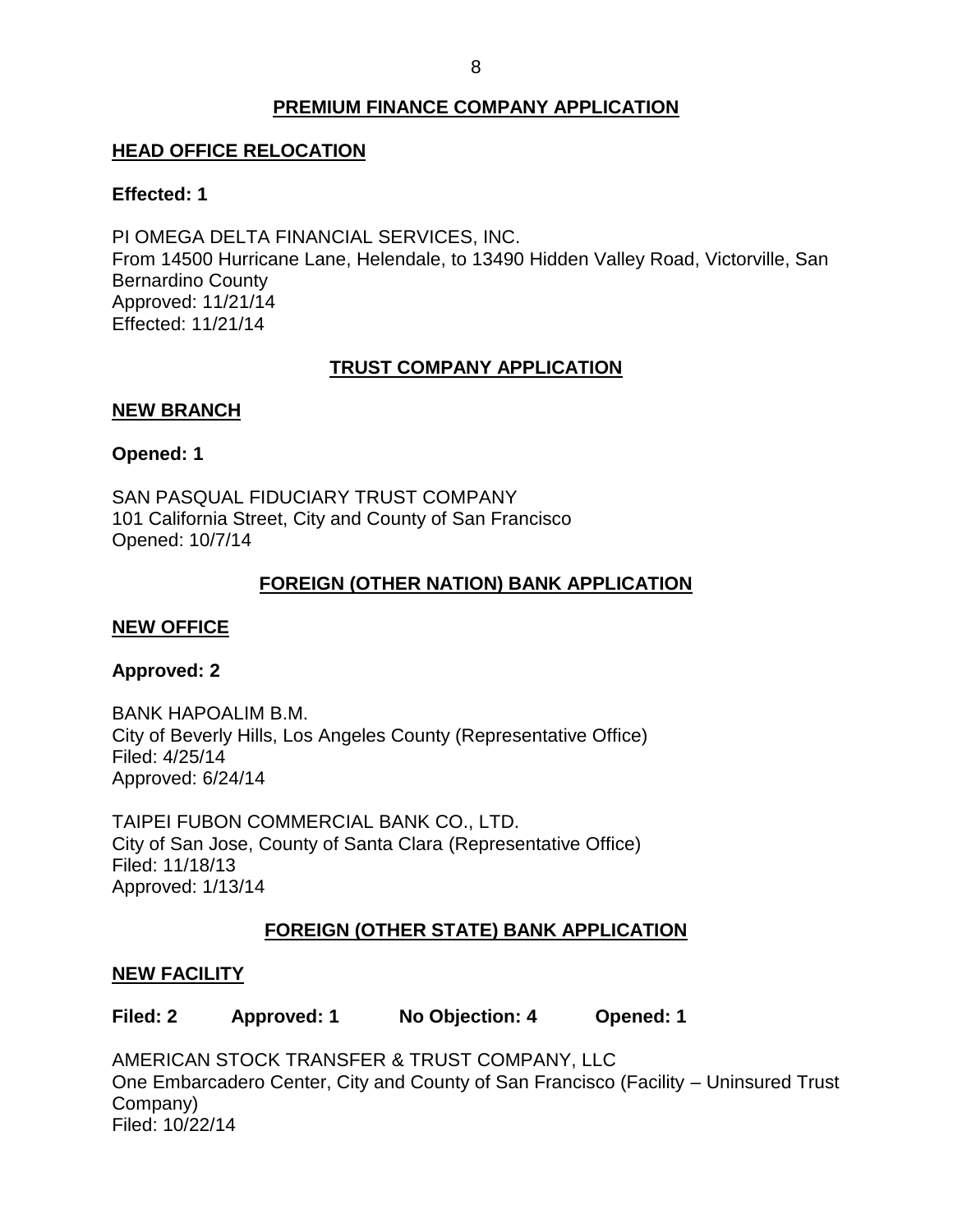## **FOREIGN (OTHER STATE) BANK APPLICATION**

## <span id="page-9-0"></span> **NEW FACILITY (Continued)**

DUNHAM TRUST COMPANY

 10251 Vista Sorrento Parkway, San Diego, San Diego County (Facility – Uninsured Trust Company) Filed: 9/26/14

### METROPOLITAN CAPITAL BANK & TRUST

 465 California Street, City and County of San Francisco (Facility – Insured Bank) Notified: 10/29/14 Opened: 11/1/14

RELIANCE TRUST COMPANY OF DELAWARE

 444 South Flower Street, Los Angeles, Los Angeles County (Facility – Uninsured Trust Company) Filed: 3/18/13 Approved: 3/25/14

UBS BANK USA

- 555 California Street, San Francisco, San Francisco County (Facility Insured Bank)
- 2029 Century Park East, Century City, Los Angeles County
- 301 East Ocean Boulevard, Long Beach, Los Angeles County
- 725 S. Figueroa Street, Los Angeles, Los Angeles County No Objection: 12/10/12

## **CREDIT UNION APPLICATION**

#### **MERGER**

#### **Filed: 3 Effected: 1**

 BIG VALLEY FEDERAL CREDIT UNION, Sacramento, to merge with and into FIRST U.S. COMMUNITY CREDIT UNION, Sacramento Filed: 10/29/14

 CALIFORNIA CENTER CREDIT UNION, Ontario, to merge with and into CREDIT UNION OF SOUTHERN CALIFORNIA, Brea Filed: 8/8/14

 SANTA CRUZ COUNTY EMPLOYEES CREDIT UNION, Santa Cruz, to merge with and into BAY FEDERAL CREDIT UNION, Santa Cruz Filed: 6/26/14 Approved: 8/4/14 Effected: 11/1/14

 SUNNYVALE FEDERAL CREDIT UNION, Sunnyvale, to merge with and into TECHNOLOGY CREDIT UNION Filed: 11/3/14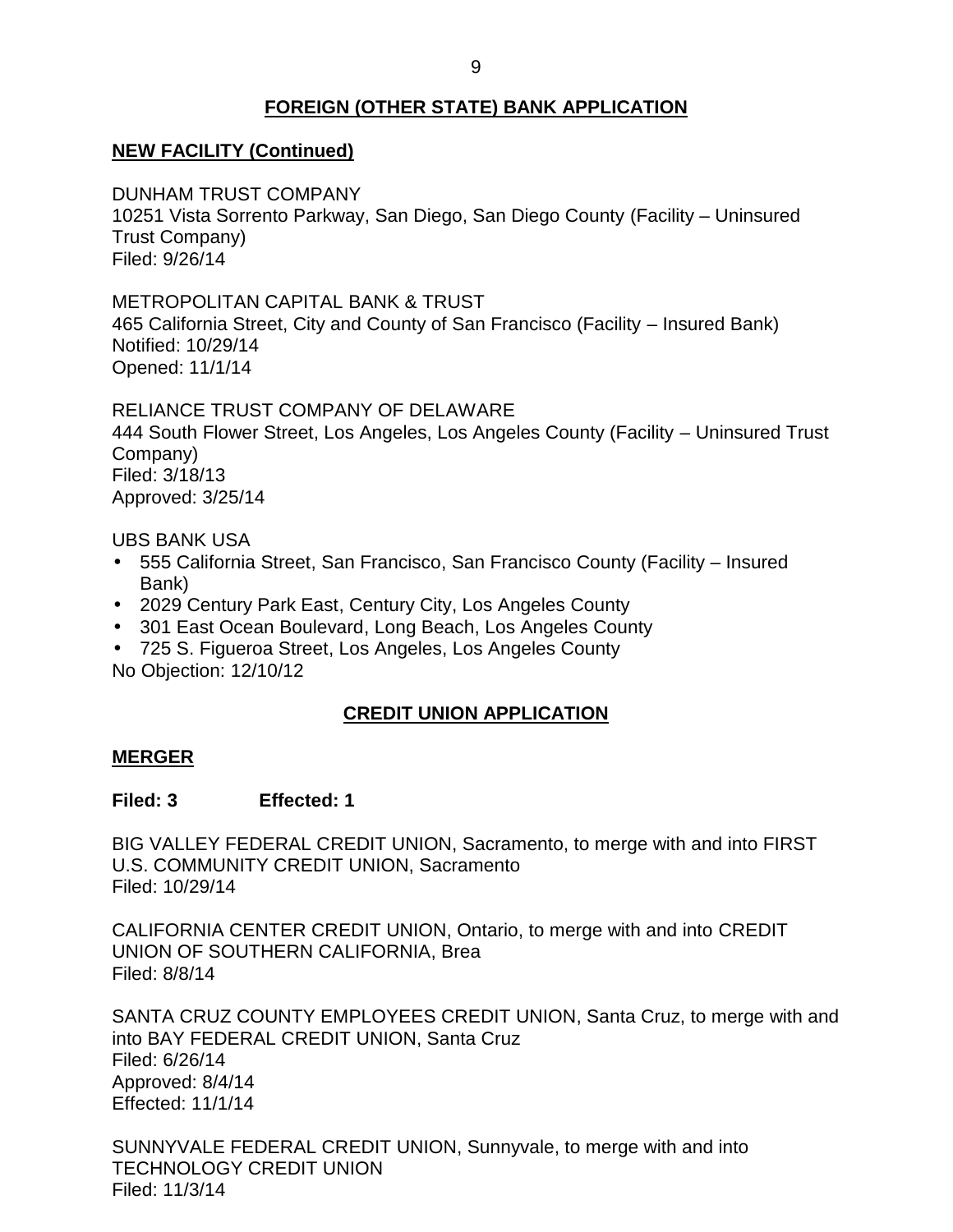## **CREDIT UNION APPLICATION**

## <span id="page-10-0"></span> **CONVERSION TO STATE CHARTER**

#### **Filed: 1**

 GLENDALE AREA SCHOOLS FEDERAL CREDIT UNION, Glendale, to convert to a state-chartered credit union under the name GLENDALE AREA SCHOOLS CREDIT UNION Filed: 8/22/14

## **MONEY TRANSMITTER APPLICATION**

#### **NEW TRANSMITTER**

| Filed: 8 | <b>Approved: 2</b> | <b>Withdrawn: 1</b> |
|----------|--------------------|---------------------|
|----------|--------------------|---------------------|

 GCA MTL, LLC Filed: 5/16/14

 HSI USA INC., AKA HYPERWALLET Filed: 1/6/14 Withdrawn: 11/3/14

KUAPAY, INC. Filed: 5/24/13

LIBERTADCARD, INC. Filed: 5/13/11 Approved: 11/15/11

MONEYTUN LLC Filed: 1/6/14

OBOPAY, INC. Filed: 6/28/11 Approved: 9/19/12

REALPAGE PAYMENTS SERVICES LLC Filed: 9/19/14

TIMESOFMONEY, INC. Filed: 6/10/14

TRANS-FAST REMITTANCE INC. Filed: 7/10/14

VENMO LLC Filed: 9/22/14